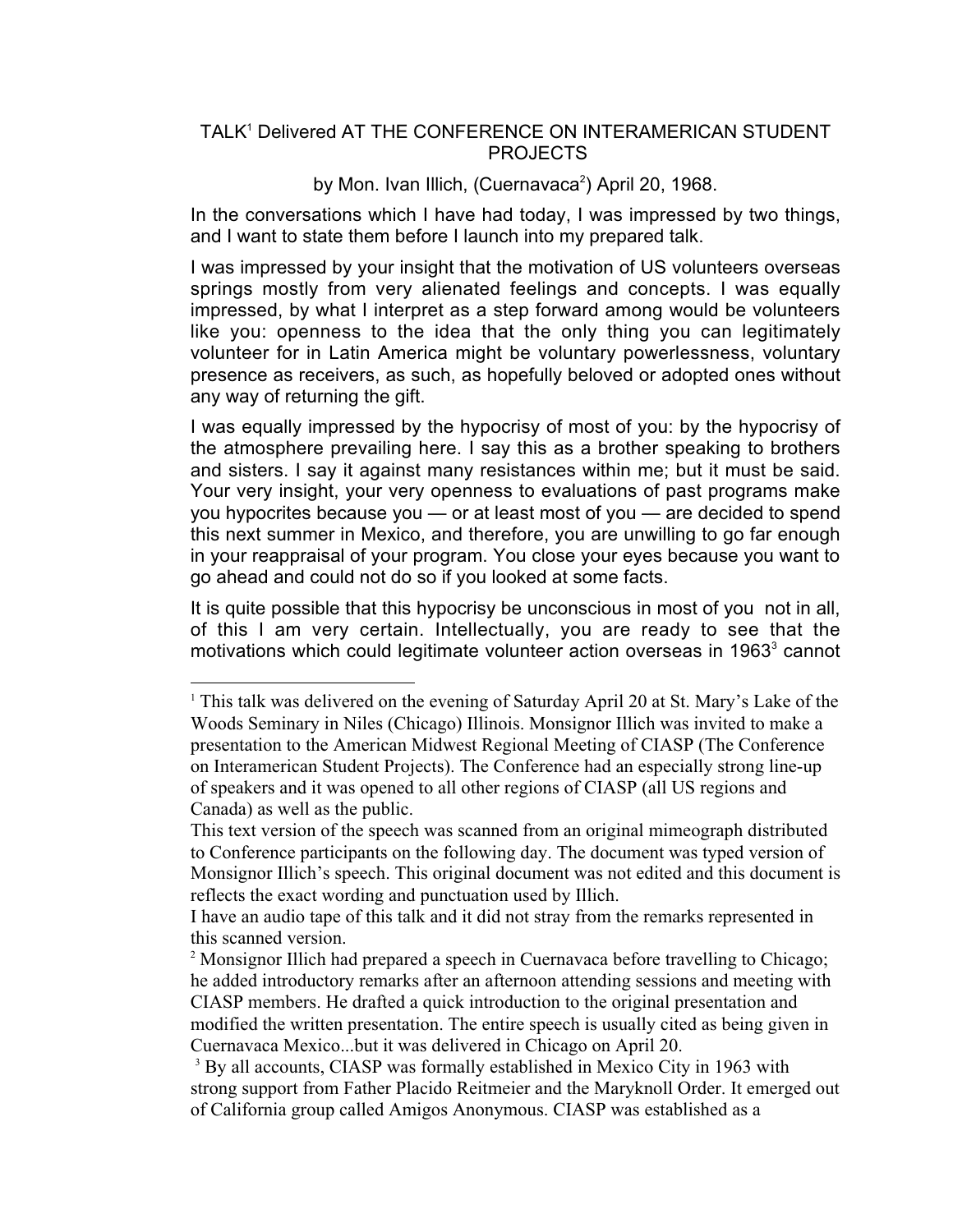be invoked for the same action in 1968/69. "Mission—vacations" among poor Mexicans were "the thing" to do for well off US students earlier in this decade : sentimental concern for newly—discovered poverty south of the border combined with total blindness to much worse poverty at home justified such benevolent excursions. Intellectual insight into the difficulties of fruitful volunteer action had not sobered the spirit of Peace Corps, Papal and Self—Styled Volunteers.

Today, the existence of organizations like yours is offensive to Mexico. I wanted to make this statement in order to explain why I feel sick about it all and in order to make you aware that good intentions have not much to do with what we are discussing here. To hell with good intentions. This is a theological statement. You will not help anybody by your good intentions. There is an Irish saying that the road to hell is paved with good intentions: this sums up the same theological insight.

I would prepare my statement differently, particularly in style, had I had those five hours of conversation with you. I would have made it loss harsh and even more definitive. I cannot change now because my control of English is not good enough to keep my statement understandable if I change it while reading it.

Before I prepared this statement, I wanted to say something more. In the course of this day I came to believe in the survival of CIASP. On coming here I considered it my duty to continue my efforts toward getting you. out of business. I now see that too much money, too many vested interests, too many illusions back CIASP to allow this organization to disappear. Therefore, we have to ask ourselves: what to do with CIASP —since it cannot die.

I have reached the conclusion that, quite conceivably, there are a few people who could profit from the experience of the past years of CIASP and develop some kind of educational agency which makes it possible for North American students to live in Mexico. By live, I mean "Live" with a capital "L"; live in the biblical sense in Mexico for a month, fully aware of the limitations of such an experience, of the danger of narcissistic illusions in such a short encounter and yet to LIVE there.

university-student directed organization; 4 regional organizations in the United States elected directors and a national board was elected by these regions.

 $\overline{a}$ 

The Canadian wing of CIASP developed parallel to the American organization and shared resources with the American organization. The Canadian group first appeared at St. Michael's College at the University of Toronto. Canadian CIASP used some of the American Training Material and also provided an orientation for CIASP volunteers in Mexico City. This was was organized by the Mexican Office of CIASP. In 1967, A Canadian was the director of the Mexican Office.

Canadian members of CIASP were observers at the conference on April 20, 1968. Illich later travelled to Toronto several times and had contact with CIASP members during visits to St. Michael's College. Several of his visits to Toronto was to be interviewed on CBC. These tapes are still available for purchase from CBC radio.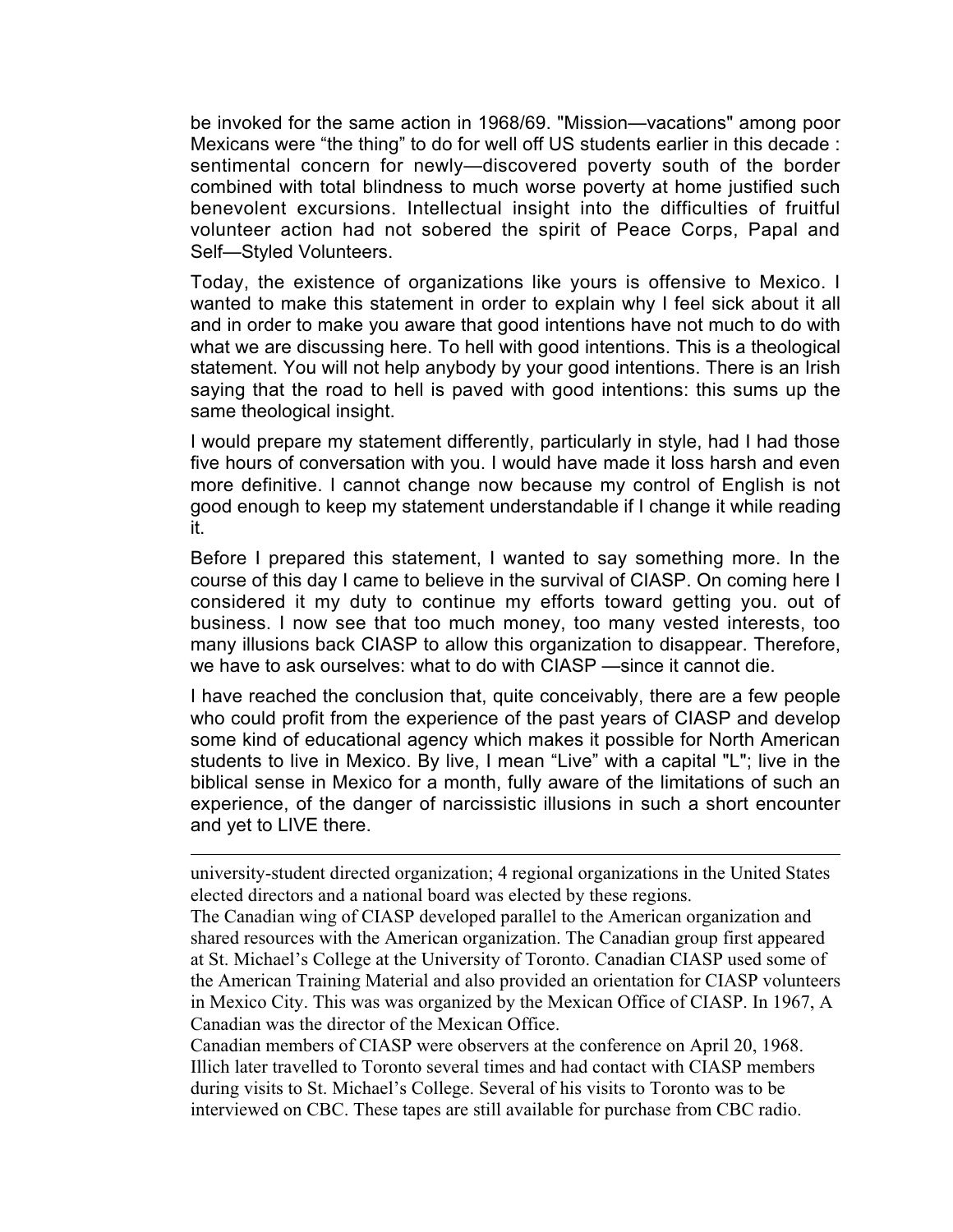I have no evidence that CIASP as a whole should or could serve this purpose in the future because it might be too much marked by the sins of its origin, which are not recognized as sins by you, but rather considered as simple shortcomings. I do not think that real conversion is possible unless one says: "I was not mistaken, I was wrong. I let myself be led into the organization and to the first structure of CIASP by my deep rooted pride, belief in my superiority, my conviction that I had something to give." I do not believe that such conversion is possible for a whole organization, but I do believe that it is possible for a few individuals.

Some of you might still profit from the past experience in and through CIASP. The very frustration and humiliation which participation in CIASP programs might have meant for you, could lead you to new awareness: the awareness that even North Americans can receive the gift of hospitality without the slightest ability to pay for it; the awareness that for some gifts one cannot even say "thank you."

Now to my prepared statement.

Ladies and Gentlemen:

 $\overline{a}$ 

For the past six years I have become known for my increasing opposition to the presence of any and all North American "do—gooders" in Latin America. I am sure you know of my present efforts to obtain the voluntary withdrawal of all North American volunteer armies from Latin America — missionaries, Peace Corps members and groups like yours, A "division" organized for the benevolent invasion of Mexico. You were aware of these things when you invited me — of all people— to be the main speaker of you annual convention<sup>4</sup>. This is amazing! I can only conclude that your invitation means one of at least three things:

Some among you might have reached the conclusion that CIASP should either dissolve altogether, or take the promotion of voluntary aid to the Mexican poor out of it institutional purpose. Therefore you might have invited me here to help the others reach this same decision.

You might also have invited me because you want to learn how to deal with people who think the way I do — how to dispute with them successfully, and how to refute them. It has now become quite common to invite Black Power spokesmen to address Lions Clubs. A "dove" must always be included in a public dispute organized to increase U.S. belligerence.

And finally, you might have invited me here hoping that you would be able to agree with most of what I say, and then go ahead in good faith and work this

<sup>4</sup> CIASP made contact with Monsignor Illich in Cuernavaca Mexico. Several members of CIASP leadership visited his institute (CIDOC) in Cuernavaca for informal meetings and to attend some of the sessions that were organized there in 1967. The major contact was with Mr. Larry Grimes who was the institute's registrar (…he used the pseudonym Esperanza Godot) on the institute literature.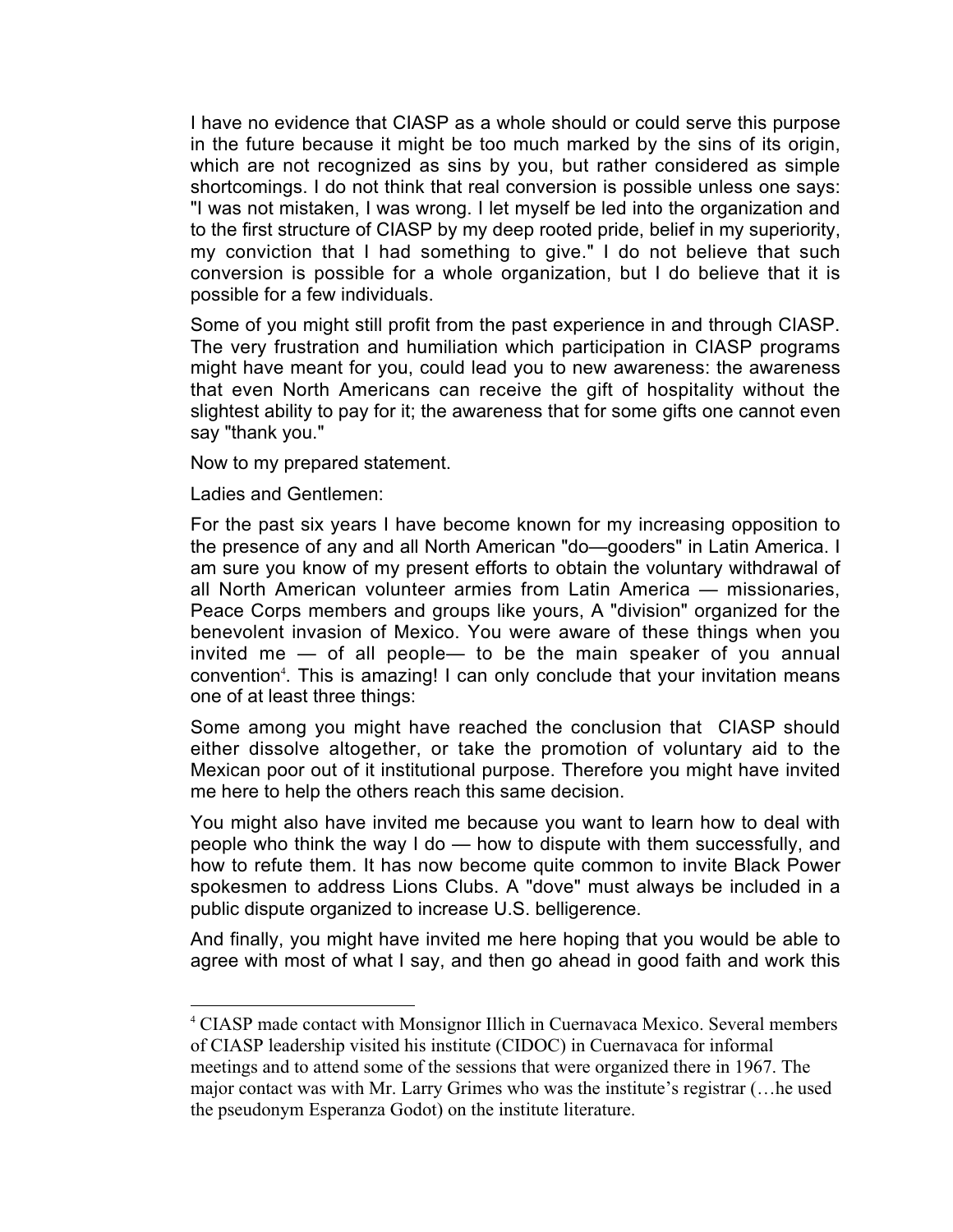summer in Mexican villages. This last possibility on1y open to those who do not listen, or who cannot understand me.

I did not come here to argue. I am here to tell you, if possible to convince you, and hopefully, to stop you, from pretentiously imposing yourselves on Mexicans.

I do have deep faith in the enormous good will of the U.S. volunteer. However, his good faith can usually be explained only by an abysmal lack of intuitive delicacy, By definition, you cannot help being ultimately vacationing salesmen for the middleclass "American way of Life," since that is really the only life you know.

A group like this could not have developed unless a mood in the United States had supported it — the belief that any true American must share Gods blessings with his poorer fellow men<sup>s</sup>. The ideas that every American has something to give, and at all times may, can and should give it, explains why it occurred to students that they could help Mexican peasants "developing" by spending a few months in their villages.

Of course, this surprising conviction was supported by members of a Missionary order, who would have no reason to exist unless they had the same conviction except a much stronger one. It is now high time to cure yourselves of this. You, like the values you carry, are the products of an American society of achievers and consumers with its two party system, its universal schooling, and its Family car affluency. You are ultimately —consciously or unconsciously salesmen for a delusive ballet in the ideals of democracy, equal opportunity and free enterprise among people who haven't the possibility of profiting from these.

Next to money and guns, the third largest North American export is the U.S. idealist, who turns up in every theatre of the world: the teacher, the volunteer ,the missioner, the community organizer, the economic developer, and the vacationing do—gooder. Ideally, these people define their role as service. Actually, they frequently wind up alleviating the carnage done by money and weapons, or seducing the "underdeveloped" to the benefits of the world of affluence and achievement. Perhaps this is the moment to instead bring home to the people of the U.S. the knowledge that the way of life they have chosen simply is not alive enough to be shared.

By now it should be evident to all America that the U.S. is engaged in a tremendous struggle to survive. The U.S cannot survive if the rest of the world is not convinced that here we have Heaven on Earth. The survival of the U.S. depends on the acceptance by all so called "free" men that the U.S. middle

 $\overline{a}$ 

<sup>&</sup>lt;sup>5</sup> Many of the members of CIASP were seminarians, but in many ways the

organization was much more secular than it has been described by Illich. I would agree that the group could be accused of being colonialist, but the religious overtones suggested by Illich are not a fair description of either the Canadian organization nor the American CIASP.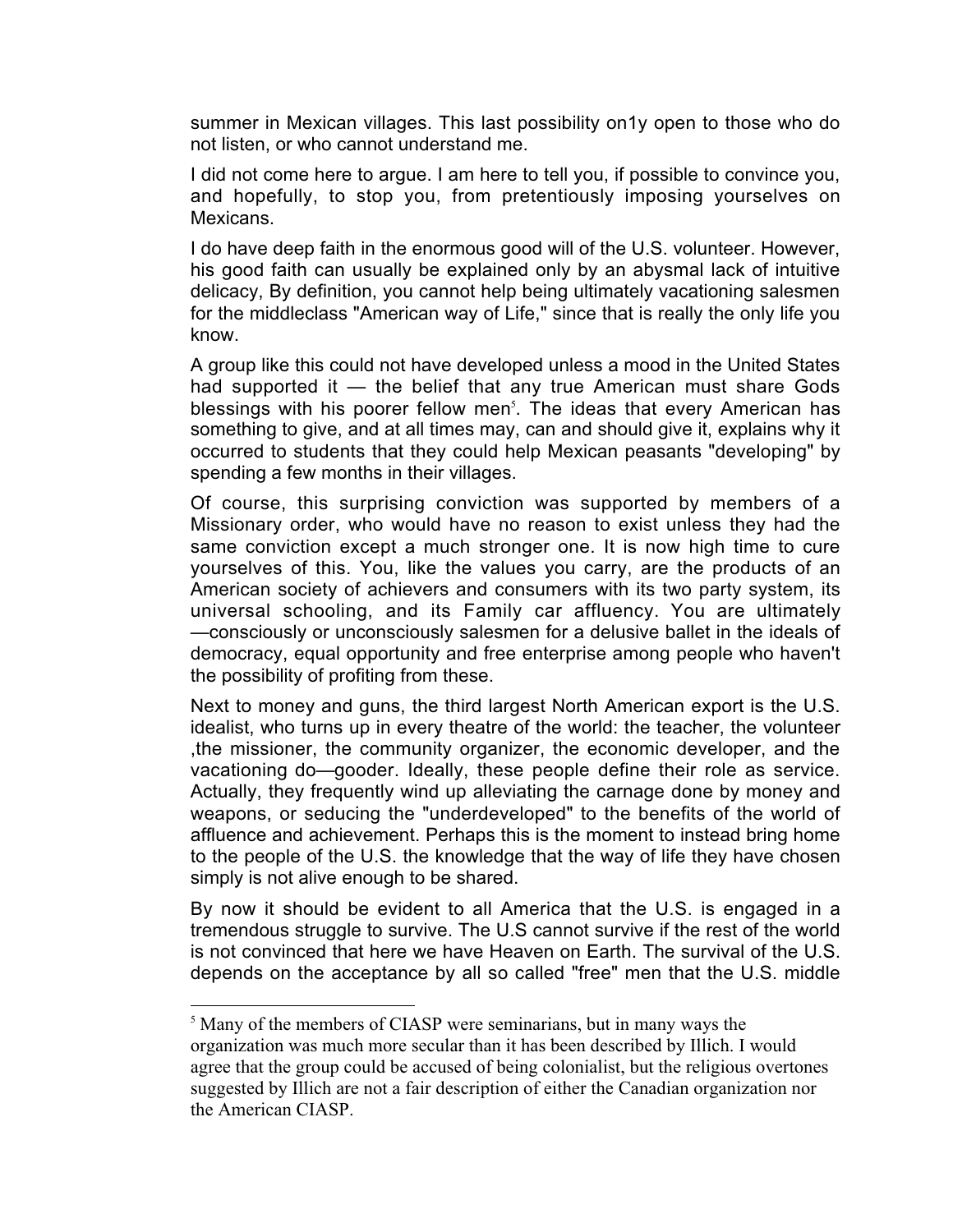class as "made it". The U.S. way of life has become a religion which must be accepted by all those who do not want to die by the sword — or napalm. All over the globe the U.S. is fighting to protect and develop at least a minority who consumes what the U.S. majority can afford. Such is the purpose of the Alliance for Progress of the middle classes which the U.S. signed with Latin America some years ago. But increasingly this commercial alliance must be protected by weapons which allow the minority who can "make it" to protect their acquisitions and achievements•

But weapons are not enough to permit minority rule. The marginal masses become rambunctious unless they are given a "Creed" or belief which explains the status quo. This task is given to "the U.S. volunteer — whether he be a member of CIASP or a worker in the so called Pacification Programs" in Viet Nam.

The United States is currently engaged in a three—front struggle to affirm its ideals of acquisitive and achievement oriented "Democracy". I say "three" fronts, because three great areas of the world are challenging the validity of a political and social system which makes the rich ever richer, and the poor increasingly marginal to that system.

In Asia, the U.S. is threatened by an established power — China. The U.S. opposes China with three weapons: the tiny Asian elites who could not have it any better than in an alliance with the United States; a huge war machine to stop the Chinese from "taking over"— as it is usually put in this country, and; forcible re-education of the so called "pacified peoples". All three of these efforts seem to be failing.

In Chicago, poverty funds, the police force and preachers seem to be no more successful in their efforts to check the unwillingness of the black community to wait for graceful integration into the system.

And finally, in Latin America the Alliance for Progress has been quite successful in increasing the number of people who could not be better off meaning the tiny, middleclass elites— and has created ideal conditions for military dictatorships. The dictators were formerly at the service of the plantation owners, but now they protect the new industrial complexes. And finally, you come to help the underdog accept his destiny within the process!

All you will do in a Mexican village is create disorder. At best, you can try to convince Mexican girls that they should marry a young: man who is self made, rich, a consumer and as disrespectful of tradition as one of you. At worst, in your community development spirit you might create just enough problems to get someone shot after your vacation ends and you rush back to your middle class neighborhoods where your friends make jokes about spics and "wetbacks"...

You start on your task without any training. Even the Peace Corps spends around \$l0, 000 on each corpsman to help him to adapt to his new environment and to guard him against culture shock. How odd that nobody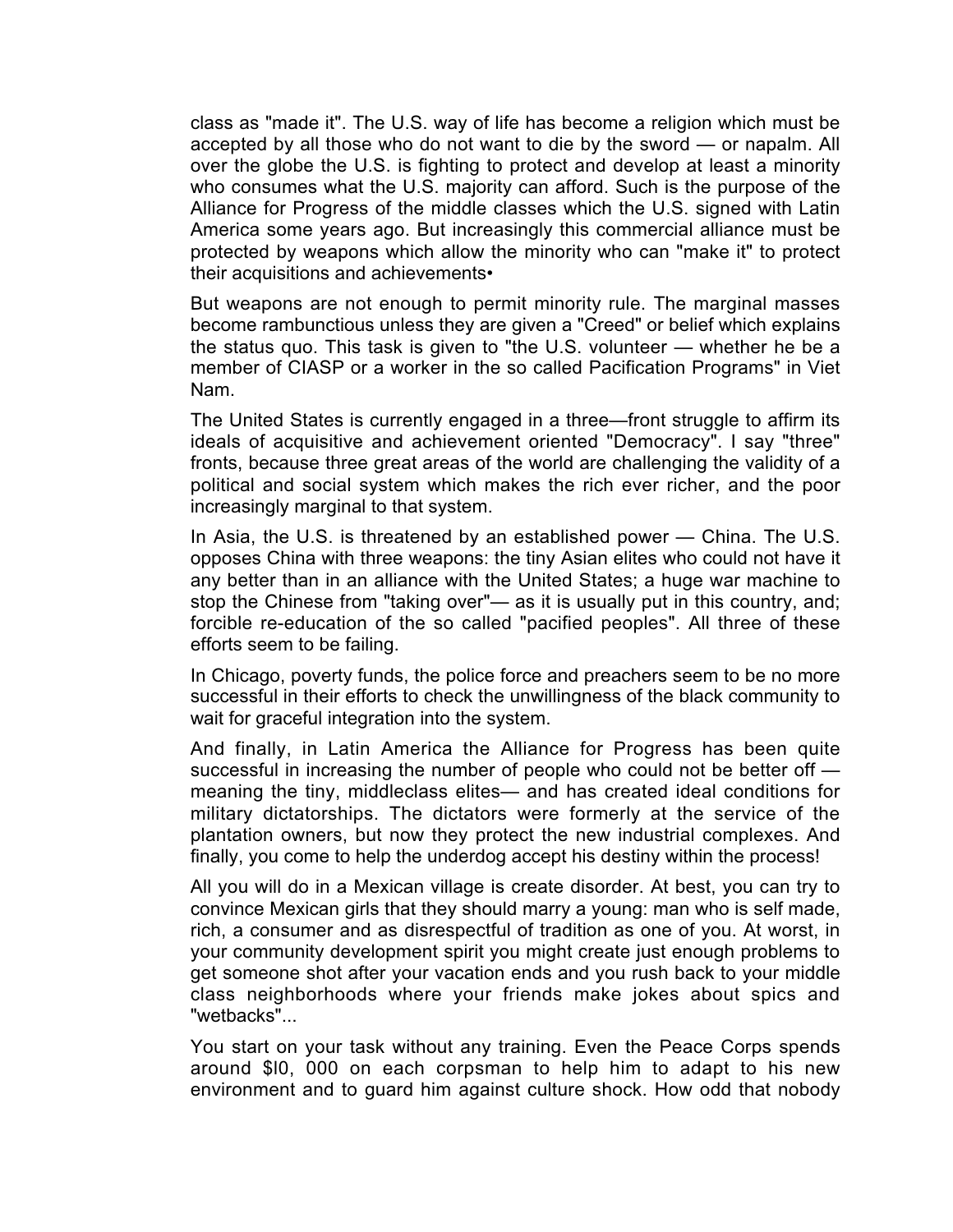ever thought about spending money to educate poor Mexicans in order to prevent them from the culture—shock of meeting you!

In fact, you cannot even meet the majority which you pretend to serve in Latin America— even if you could speak their language, which most of you cannot. You can only dialogue with those like you — Latin American imitations of the North American middle class. There is no way for you to really meet with the underprivileged, since there is no common ground whatsoever for you to meet on.

Let me explain this statement, and also let me explain why most Latin Americans with whom you might be able to communicate would disagree with me.

Suppose you went to a U.S. ghetto this summer and tried to help the poor there "help themse1ves. Very soon you would be either spit upon or laughed at. People offended by your pretentiousness would hit or spit. People who understand that your own bad consciences rush you to this gesture would laugh condescendingly. Soon you would be made aware of your irrelevance among the poor, of your status as middle class college students on a summer assignment. You would be roundly rejected, no matter if your skin is white as most of your faces here are — or brown or black, as a few exceptions who got in here somehow.

Your reports about your work in Mexico, which you so kindly sent me, exude self complacency. Your reports on past summers prove that you are not even capable of understanding that your do—gooding in a Mexican village is even less relevant than it would be in a U.S. ghetto. Not only is there a gulf between what you have and what others have which is much greater than the one existing between you and the poor in your own country, but there is also a gulf between what you feel and what the Mexican people feel that is in comparably greater. This gulf is so great that in a Mexican village you, as White Americans (or cultural white Americans) can, and so, imagine yourselves exactly the way a white preacher saw himself when he offered his life preaching to the black slaves on a plantation in Alabama. The fact that you live in huts and eat tortillas for a few weeks render your well intentioned group only a bit more picturesque.

The only people with whom you can hope to communicate with are sons of the middle class. And here please remember that I said "some"— by which I mean a tiny elite in Latin America. You come from a country which industrialized early, and which succeeded in incorporating the great majority of its citizens into the middle classes. It is no social distinction in the U.S. to have graduated from the second year of college. Indeed, most Americans now do. Anybody in this country who did. not finish high school is considered underprivileged.

In Latin America the situation is quite different. 75% of all people drop out of school before they reach the sixth grade of grammar school. Thus, people who have finished high school are members of a tiny minority. Then, a minority of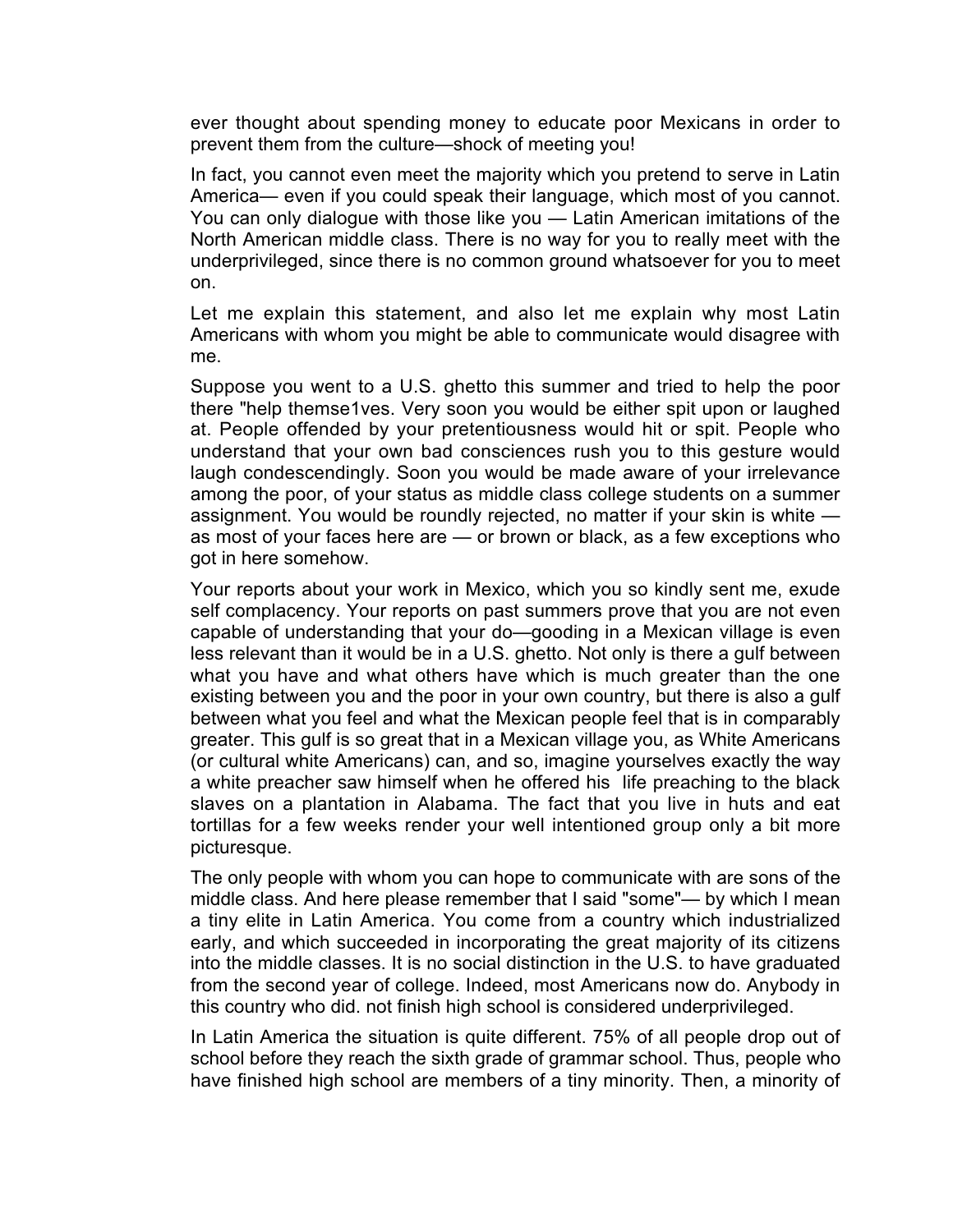that minority goes on for university training. It is only among these people that you will find your educational equals.

At the same time, a middle class in the United States is the majority. In Mexico, it is a tiny elite. Seven years ago your country began and financed a so called "Alliance for Progress". This was an "Alliance" for the "Progress" of the middle class elites. Now, it is among the members of this middle class that you will find a few people who are willing to waste their time with you. And they are overwhelmingly those "nice kids" who would also like to soothe their troubled consciences by "doing something nice for the promotion of the poor Indians". Of course, when you and your middle class Mexican counterparts meet you will be told that you are doing something valuable, that you are "sacrificing" to help others.

And it will be the foreign priest who will especially confirm your self image for you. After all, his livelihood and sense of purpose depends on his firm belief in a year round mission which is of the same type as your summer vacation mission.

There exists the argument that some returned volunteer have gained insight into the damage they have done to others and have become maturer people. Yet, it is less frequently stated that most of then are ridiculously proud of their "summer sacrifices". Perhaps there is also something to the argument that young men should be promiscuous for awhile in order to find out that sexual love is most beautiful in a monogamous relationship. Or that the best way to leave LSD alone is to try it for awhile — or even that the best way of understanding that your help in the ghetto is neither needed nor wanted is to try, and fail. I do not agree with this argument. The damage which volunteers do willy—nilly is too high a price for the belated insight that they shouldn't have been volunteers in the first place.

Of course, for those of you who go in the full conscience that you are simply utilizing an organization to go on an expense paid vacation — and I'm sure that those are few in number — you will not understand such reasoning, since your first self admitted purpose is fraudulent,

If you have any sense of responsibility, at all, stay with your riots here at home. Work for the coming elections. McCarthy might lose. but certainly by campaigning for him you will know what you are doing, why you are doing it, and how to communicate with those to whom you speak. And you will know when you fail. If you insist on working with the poor, if this is your vocation, then at least work among the poor who can tell you to go to hell. It is incredibly unfair for you to impose yourselves on a village where you are so linguistically deaf and dumb that you don t even understand what you are doing, or what people think of you. And it is profoundly damaging to yourselves, when you define, something that you want to do as "good" a "sacrifice" and "help".

I am here to suggest that you voluntarily renounce exercising the power which being an American gives you. I am here to entreat you to freely, consciously and humbly give up the legal right you have to impose your benevolence on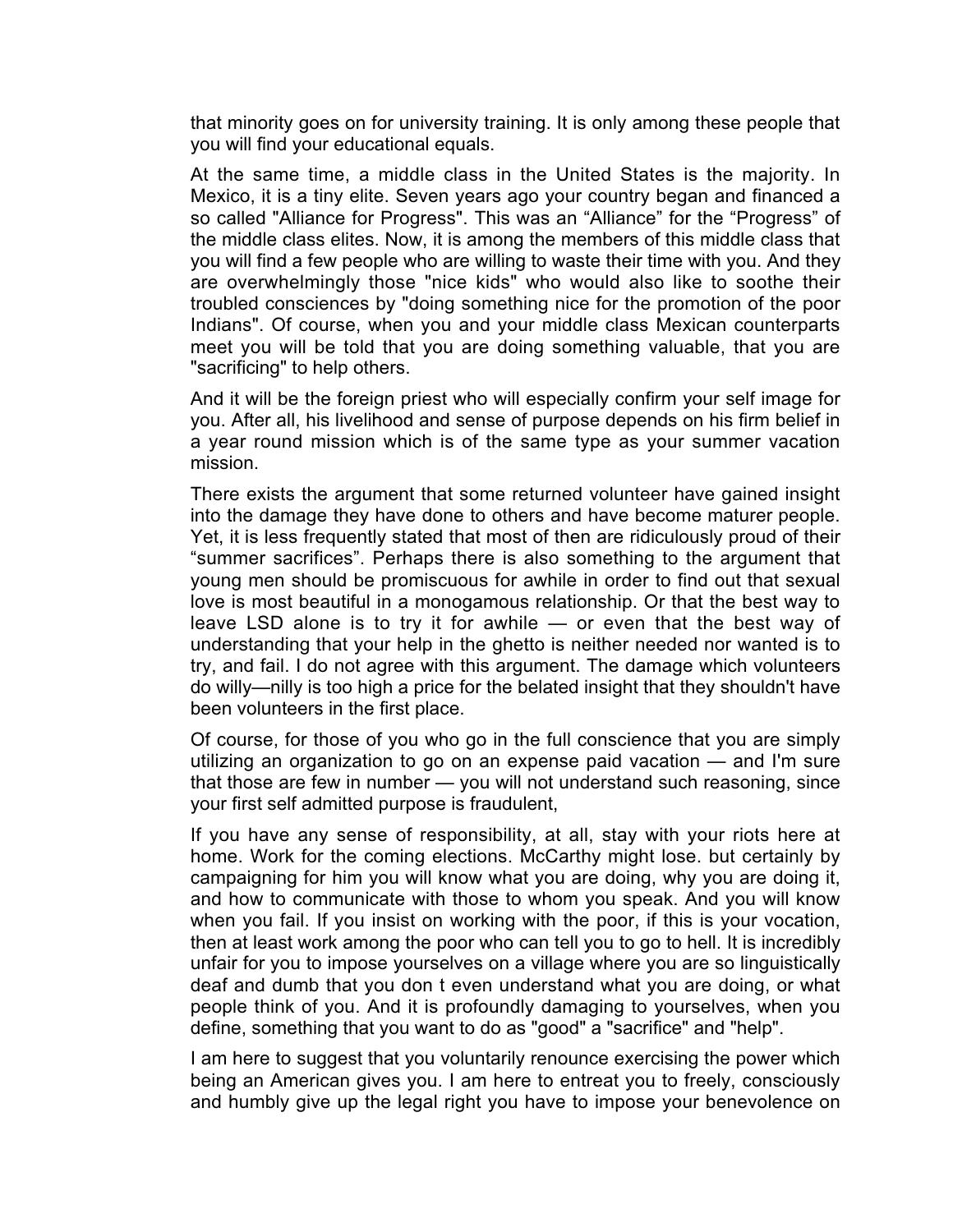Mexico. I am here to challenge you to recognize your inability, your powerlessness and your incapacity to do the "good" which you intended to do.

I am here to entreat you to use your money, your status and your education to travel in Latin America. Come to look, come to climb our mountains, to enjoy our flowers. Come to study. But do not come to help.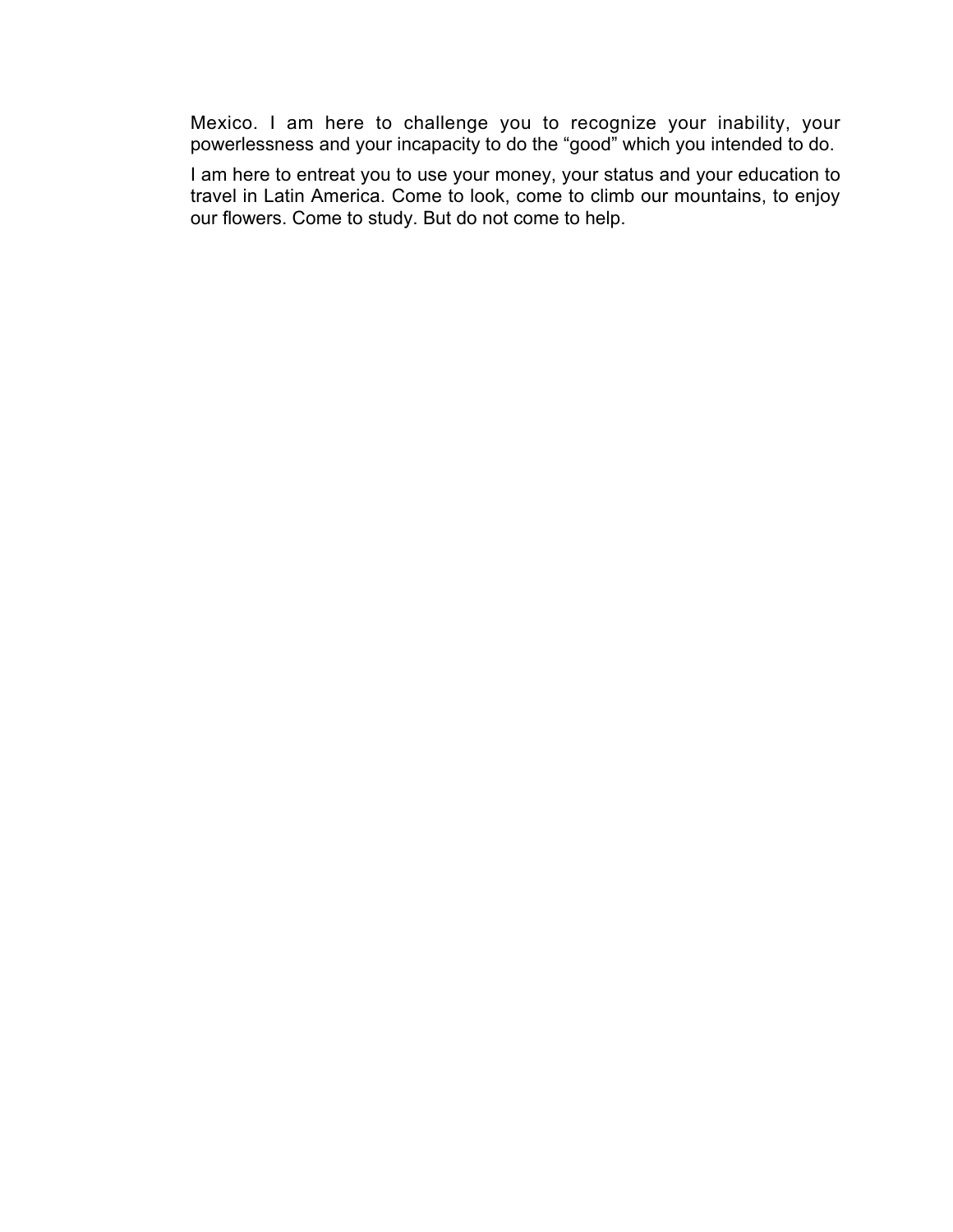March 22, 1968

Dear Conference Applicant,

Welcome aboard! You're in for an exciting and profitable trip!

In the enclosed packet you will find the latest details on the upcoming CIASP Regional Conference. Included is the finalized schedule for the conference, a list of the seminar and workshop topics, a short paper by Joe Schneider giving his ideas on the purpose and development of the conference, a brief background of the speakers, registration forms, and as an extra bonus, a map to explain how to get to the conference,. We ask you to look these things over carefully.

Now for the details:

SPEAKERS: Are definitely topnotch. Drs. John Kennedy and Samuel Shapiro from Notre Dame, Dr. Robert Evans of the Advisory Council on InterAmerican Affairs, and Rev. William Wipfler of the National Council of Churches are just a few. Perhaps the most controversial figures will be Monsignor Ivan Illich of the Center of Intercultural Documentation in Mexico and Father Blase Bonpane of recent Guatemalan fame.

SCHEDULE: Will be full, as you can see from the enclosed schedule.

In general the first day's talks and seminars will be aimed at an understanding of the current situation in Latin America, Sunday's workshops will be focusing on what our attitudes and response should be as committed students in the midst of crisis all around us.Each of the workshops will have student leader and one of the speakers as resource people. Saturday's seminars will be led by one of the speakers.

LOCATION: Is at St. Mary's of the Lake Seminary in Niles, Illinois (just outside of Chicago), The students have offered us dormitory space for about 170 people

WHO'S INVITED? All CIASPers, past and present. School leaders are again asked to notify alumni in their areas and to invite them. Naturally group advisors are included and other interested faculty members. And, because we want the conference to be as much of a DIALOG and TOTALIMMERSION EXPERIENCE as possible, we would ask you to invite Latin American students from your campuses to join us. This will not only give the new students some

firsthand contact with the Latin mind, but also greatly enrich ourdiscussions with more of an ambiente latino

COST: Will be \$10 per applicant, This will include room, board, and all other incidental materials (believe us, this is the lowest price we could manage). Latin American foreign students will come (free) as guests of the conference (this is to show how important we feel they are), but, of course, any donation toward room and board will be graciously accepted!

Observers (faculty members and other interested students) are welcome at the conference for an admission price of \$3 This entitles them to hear all the major talks (excludes seminars and workshops). Meals will be \$1 each.

ACCOMODATIONS: There will be room for advisors to stay in the dormitories with the students if they wish (nuns may stay at the convent). Reservations may be made at a nearby motel for \$8 per night if preferred.

PUBLICITY You are encouraged to advertize the conference on your respective campuses, We want the conference to be an educational service to people in the area and hope to attract as many as possible. We will be sending publicity materials to each school, but remember that the most effective advertizing is you.

Talk up the conference, pass around the schedule, and invite your friends.

REGISTRATION: All registration for the conference participants must be done in advance of the conference. Registration includes indication of the seminar and workshop you would like to attend and payment of the \$10 fee, The absolute deadline for registration is Wednesday April 3 (if necessary, send special delivery). This is so paper relevant to your particular seminar can be sent to you before you go home for the Easter break. Since the seminars demand in indepth study of the problem, this advance preparation is essential,, The early registration will also give us a chance to make the final preparations as exactly as possible,

A registration blank is included on the last page of this packet, Foreign students are asked to register as participants, indictating preferred seminars, etc, but, of course, no money is